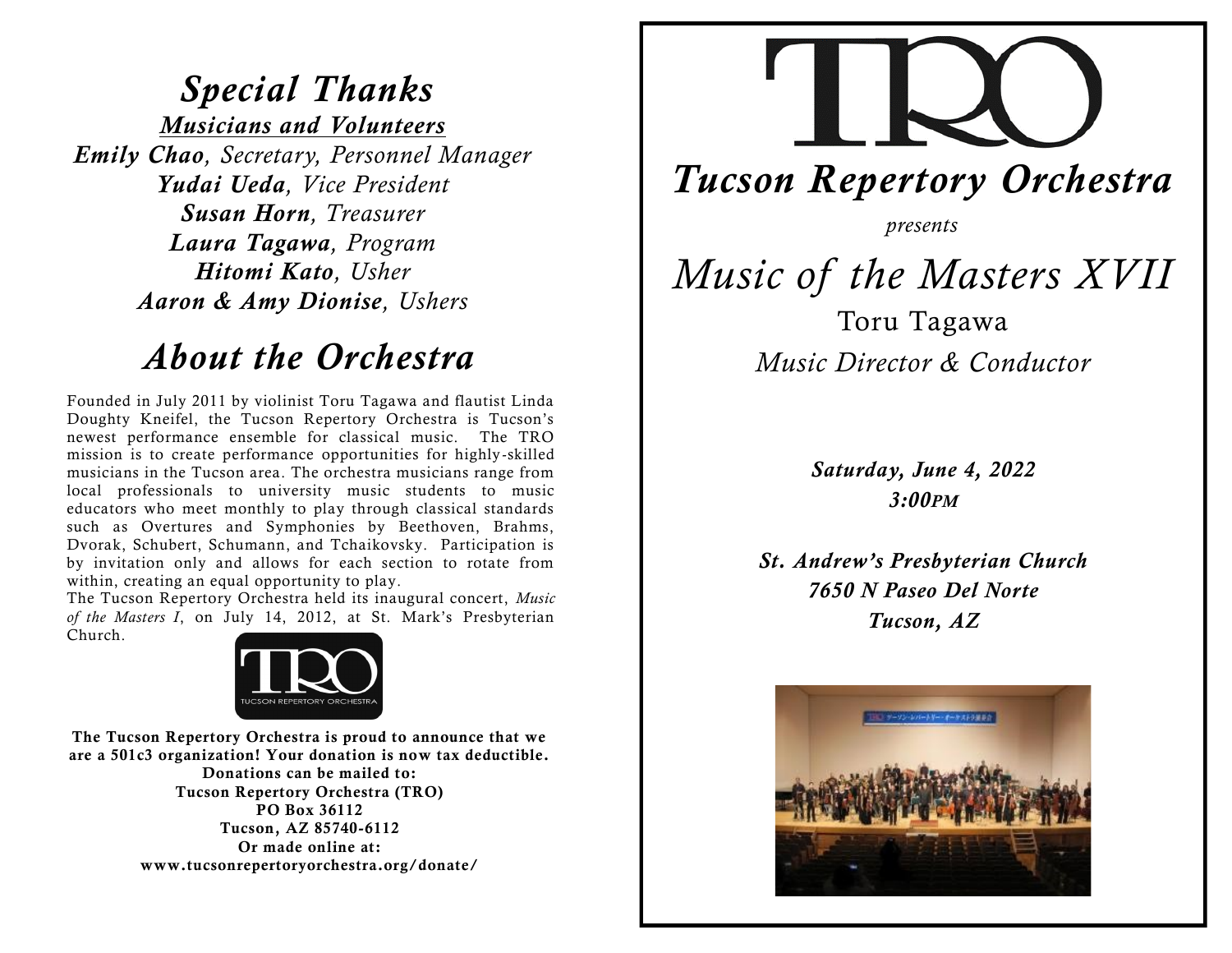# *Music of the Masters XVI*

**PROGRAM** JUNE 4, 2022, 3:00PM

*FRANZ VON SUPPÉ Light Cavalry Overture* 

*WOLFGANG AMADEUS MOZART Sinfornia Concertante for Winds I. Allegro II. Adagio III. Andante con variazioni*

 $\sim$  INTERMISSION  $\sim$ 

### *ANTONÍN DVOŘÁK*

*Symphony No. 8 I. Allegro con brio II. Adagio III. Allegretto grazioso IV. Allegro ma non troppo* 

## *Thank You to Our Donors*

\$1000+ Satoru Tagawa \$500-\$999 James Rappaport \$100-\$499 Tomoko Gillette Dave and Jane Shurtleff Bob and Nancy Eschrich Toshinobu and Kaoru Kazui Ross Iwamoto &Marianne Vivirto Martha Mecom Shiho Takeda Marcia Gold John and Jan McDivitt \$20-\$99 Doris Medlicott Jaclynne Laxon Kathleen Krause T.L. Hutchison Alison Huges Deb Overbey Mary Lee Kopen Annett Cremisi Daniel Jurkowitz Roger Wallace Stephanie Delgado Elizabeth Holland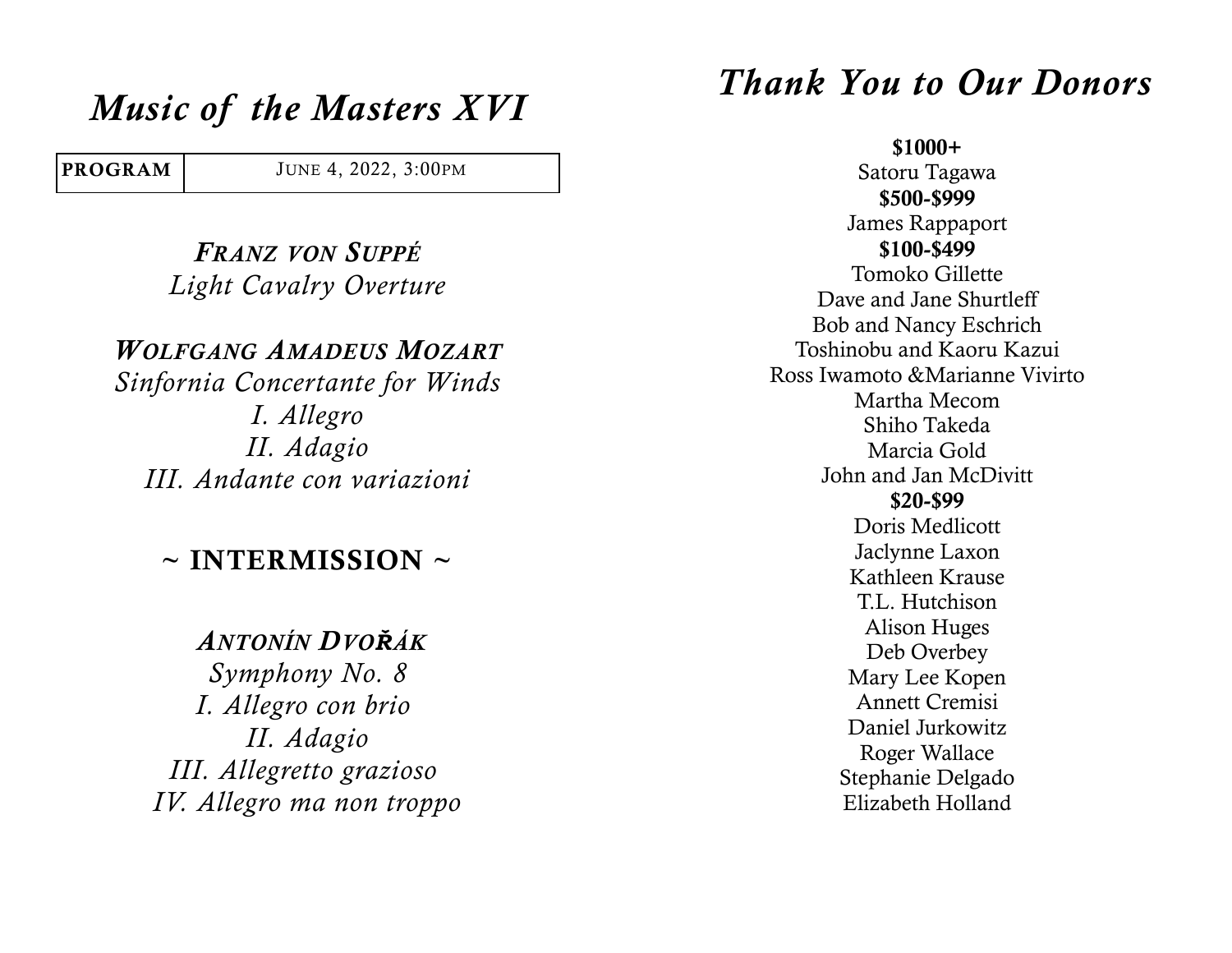## *Musicians*

| VIOLIN <sub>1</sub>   | <b>VIOLA</b>                | <b>FLUTE</b>       | <b>TRUMPET</b>    |
|-----------------------|-----------------------------|--------------------|-------------------|
| Jose Leonardi Moore++ | Emily Chao*                 | Sierra Norris*     | Morgana Ortiz*    |
| Jennifer Goff         | Virginia Moyer              | Diana Schaible     | Gene Taschuk      |
| Moira Hagerlin        | Megan Asher                 |                    |                   |
| Allen Tollin          | Samuel Rodriguez            | OBOE               | <b>TROMBONE</b>   |
| Isaiah O'Mack         | Callie Hutchison            | Christian Hill*    | Graeme Shaw*^     |
| Carrie Gisse          | Amanda Hartley              | Gabriella Beltran  | Roger Wallace     |
| Saki Kazui            |                             | Wren Requist       | Scott Hagerman    |
| Qianqian Zhang        | <b>CELLO</b>                |                    |                   |
| Yiyun Wu              | Mary Beth Tyndall* CLARINET |                    | <b>TUBA</b>       |
| Qian Yao Chew         | James Rappaport             | Wes Sansom*^       | Alan Honeker*     |
|                       | Steve Bryan                 | Chauncey Roach     |                   |
| VIOLIN <sub>2</sub>   | Joshua Gordon               |                    | <b>TIMPANI</b>    |
| Terry Spinelli*       | Morgan Valencia             | <b>BASSOON</b>     | Paul Gibson*^     |
| Susan Horn            | Santino Interiano           | Lisa Renteria*^    |                   |
| Kayla Applegate       | Caroline Bell               | Tamara Smith       | <b>PERCUSSION</b> |
| Rafael Reyes-Worman   |                             | Brenda Willer Buys | JT Clancy IV      |
| Lillian Meriwether    | <b>BASS</b>                 |                    |                   |
| Paige Vogt            | Michael Geddes*             | <b>HORN</b>        |                   |
| Leah Chang            | Lisa Brown                  | Greg Helseth*^     |                   |
| Willow Yong           | Adam Jones                  | Eric Holm          |                   |
|                       | Dave Shurtleff              | Greg Campbell      |                   |
|                       |                             | Loren Mayhew       |                   |

++ Concertmaster

\* Principal

^ Coordinator

## *Music Director & Conductor*

#### Toru Tagawa

Toru Tagawa has been the Music Director and Conductor of the Tucson Repertory Orchestra since 2011 and he has been the Artistic Director and Conductor of the Sierra Vista Symphony since 2016. In 2015 and 2019, the Tucson Repertory Orchestra toured Japan, performing in Hiroshima, Okayama, Osaka and Aichi prefectures. He has been the Orchestra Director at Canyon del Oro High School since 2008. Under his direction, the Orchestra performed at Carnegie Hall in 2017. Toru was one of



the nine finalists for the UA online Amazing Teacher of the Year in 2020-2021. His conducting teachers include Thomas Cockrell, Charles Bontrager, Jung-Ho Pak, Maurice Peress and Sandra Dackow. Toru has participated in conducting workshops at the Juilliard School of Music and the Queens College, participated in Symposiums in Boston and Chicago and is a member of the Conductors Guild. He appeared as a guest conductor in AMEA HS Regional Orchestras, CODA All State Orchestra and the Tucson Pops Orchestra. He has served as the president of the American String Teachers Association of Arizona from 2018-2020.

Toru, from Hiroshima, Japan, started playing the violin at age 6, and joined the Kurashiki Junior Philharmonic Orchestra at age 9. He received his Violin Performance degrees from the University of Tulsa (BM) and the Florida State University (MM), and a Music Education degree (MME) from the University of Arizona. His principal violin teachers include Steven Moeckel, Gary Kosloski, Eliot Chapo, Derry Deane, and Mikio Ejima.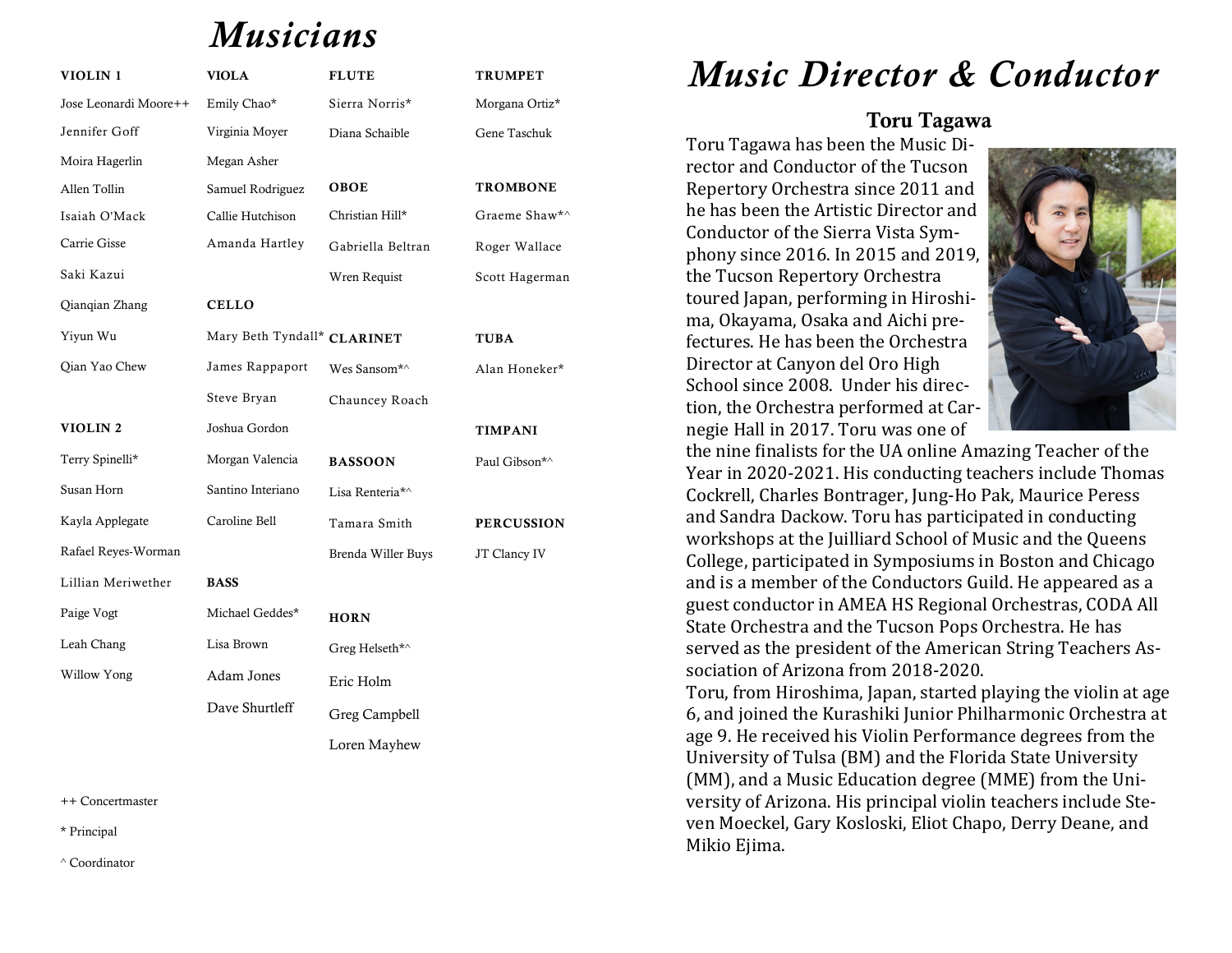## *Assistant Conductor Soloists*

### Yudai Ueda

Yudai Ueda is currently an orchestral conducting doctoral candidate at the University of Arizona. As the Nelson Riddle Graduate Teaching Assistant, he conducts the UA Philharmonic Orchestra and assists with the Arizona Symphony Orchestra and Opera. Ueda has had the privilege to regularly conduct the Tucson Repertory Orchestra since 2017.



#### From 2015 to 2021, Ueda served on

the faculty for the University of Arizona Fred Fox School of Music directing bands and teaching conducting, music education, and leadership courses. During his tenure, he organized UA Band Day and started the UA Conducting Workshop and the UA Regional Etude Workshop. For outreach, Ueda regularly conducted honor ensembles, visited schools as a clinicianconductor, presented at music conferences, and judged for music festivals.

Ueda's other teaching experiences include teaching elementary music in Mesa, Arizona and high school ensembles in Chandler and Tucson, Arizona. Additionally, he taught on the brass staff for Phantom Regiment and the Academy Drum and Bugle Corps.

Before starting the doctoral conducting program, Ueda studied orchestral conducting in New York and Vienna. After a conducting fellowship in Vienna, he served as the director of the orchestra program for the Vienna Summer Music Festival and as an assistant conductor for several opera productions.

Ueda received his Master of Music in Instrumental Conducting and Bachelor of Music Education from Northern Arizona University. He is currently studying orchestral and opera conducting with Dr. Thomas Cockrell.

She performed the Mozart Bassoon Concerto, K.191 with the Shanghai Baroque Chamber Orchestra as part of a live radio broadcast program. She is also one of the founding members of the Anemoi Wind Trio. Since returning to Arizona she has subbed for the Tucson Symphony Orchestra as well as the Tucson Pops Orchestra and maintains a private studio. She also works for TUSD as the Librarian Assistant at Johnson Primary School.

#### Gregory Helseth, Horn

Gregory Helseth began playing Horn in his school band in 1972 and has since played in Orchestras, Bands and Chamber Ensembles across the United States, Mexico, France, Scotland, England, Germany, and Brazil. His first jobs were Fourth Horn with the South Dakota Symphony, Sioux Falls, SD, and Second Horn with the Sioux City Symphony, Sioux City, IA. He then joined the Tucson Symphony in 1985 as



Third Horn. In 1989 he left Arizona to play Principal Horn with the Omaha Symphony, Omaha, NE. After 13 seasons, he moved to Allentown, PA, where he played Principal Horn with the legendary Allentown Band, and began his career as a Freelance Hornist. for his two children. In 2004 he returned to Tucson where he was a stay-at-home dad Mr. Helseth joined the University of Arizona in 2016 for one year as Adjunct Faculty Horn Professor. In 2007 he was appointed Principal Horn with Lincoln's Symphony Orchestra, Lincoln, NE, and remains soloist, clinician, and on-call Hornist in Southern Arizona.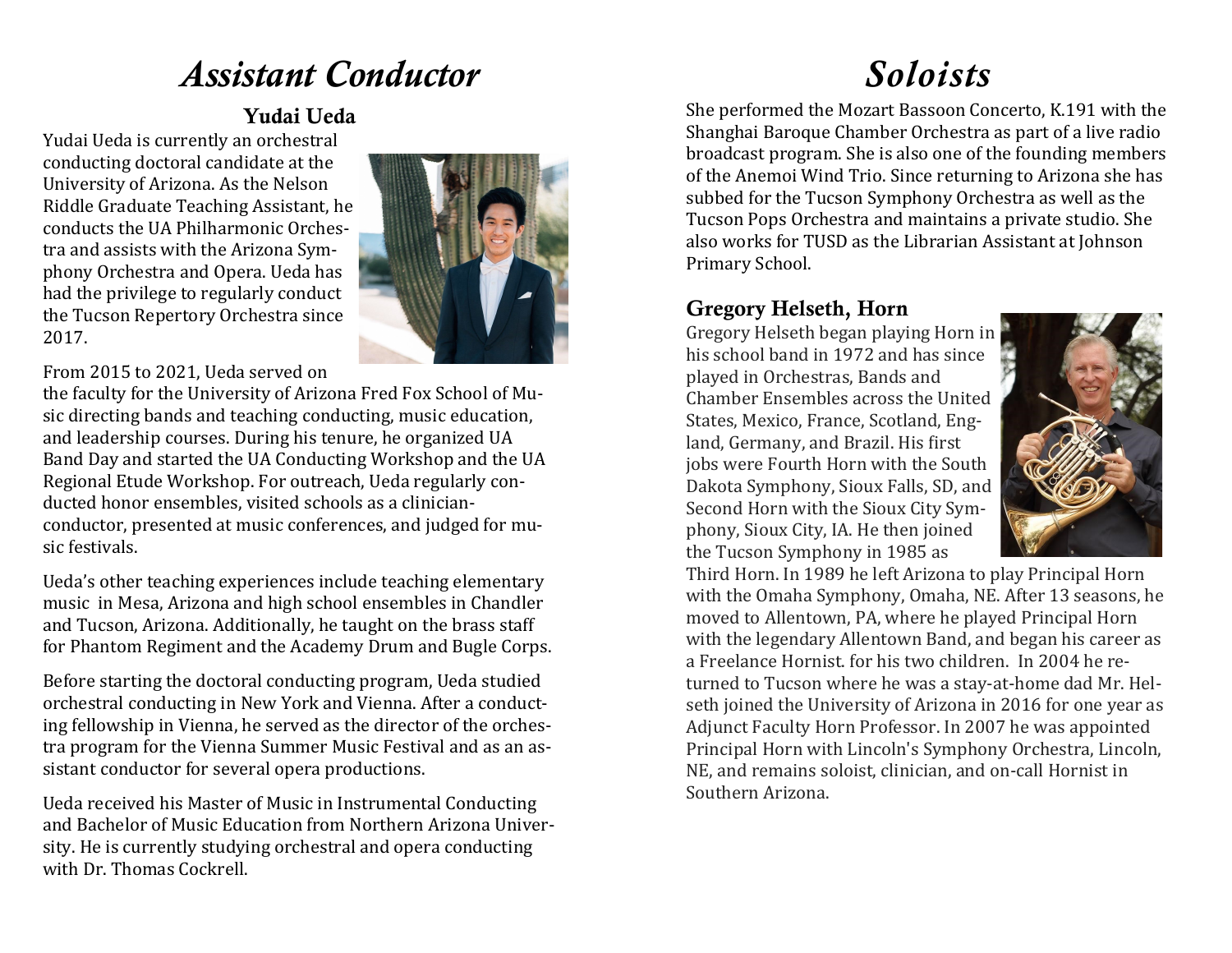Past and current ensembles include: Tucson Symphony, Tucson Pops Orchestra, the Maderas Bassoon Quartet, Sandoli Trio, Tucson Wind Trio, Messiah Sing in, and the Tucson Repertory Orchestra. Dr. Renteria performs nationally with her husband, opera tenor and pianist Francisco Renteria. She also maintains a private studio of young bassoonists. Dr. Renteria performs nationally with her husband, opera tenor and pianist Francisco Renteria. She also maintains a private studio of young bassoonists. Dr. Renteria worked in the Opening Minds through the Arts (OMA) program in the TUSD schools for 11 years as part of an instrumental trio using music to teach curriculum. In addition, she has led professional development sessions for teachers on how to integrate music into their classrooms in order to more effectively teach reading, writing, math and science. Dr. Renteria also held the position of director of bands at Pusch Ridge Christian academy for six years where she revived the band program and started a marching band. The bands won top honors and awards at local and state competitions. In her spare time she loves to run and work in her yard while chasing after her three kids.

#### Tamara Smith, Bassoon

Tamara Smith received her Bachelor's in Music Performance from Northern Arizona University and her Masters of Music from The University of Arizona. She took two years of continuing studies with Josephine Chen, current Principal of



the Shanghai Symphony Orchestra. She performed extensively in Shanghai, China with various groups, including the Shanghai Opera Orchestra, the Shanghai Symphony Orchestra and Chamber Ensemble, the Suzhou Symphony Orchestra and the Shanghai International Choral League Orchestra.

## *Soloists Soloists*

#### Christian Hill, Oboe

Christian Hill is a graduate from Northern Arizona University with bachelor's degrees in Music Education and Music Performance. As an undergraduate, he played with the Flagstaff Symphony Orchestra, the Flagstaff Summer Festival Orchestra and is an NAU solo competition winner. He performed with the Arizona Opera for over ten years. In the year 2000, he began playing as



Second Oboe and English Horn with the Tucson Pops Orchestra . Mr. Hill is now the Principal Oboist for the Tucson Pops Orchestra and has been a music educator for the Amphitheater School District since 1998. His college professors were Dr. Rebecca Kemper Scarnati and Neil Tatman, students of John Mack and Jerry Sirucek. His private teachers were Eugene Chieffo and David Weber, students of John de Lancie.

#### Gabriella Beltran, Oboe

Gabriella Beltran is an oboist from San Benito, Texas. She earned her Bachelor of Music with a concentration in Oboe Performance from Texas A&M University-Kingsville in August of 2021 under the direction of Dr. Ann Fronckowiak. She is currently studying for her Master of Music in Oboe Performance at the University of Arizona under Dr. Sara Fraker and is expected to graduate in 2023. Gabriella is principal obo-



ist of the Civic Orchestra of Tucson and a part of the Fred Fox School of Music Graduate Woodwind Quintet. She enjoys performing within the Tucson community and teaching oboe students of all ages.